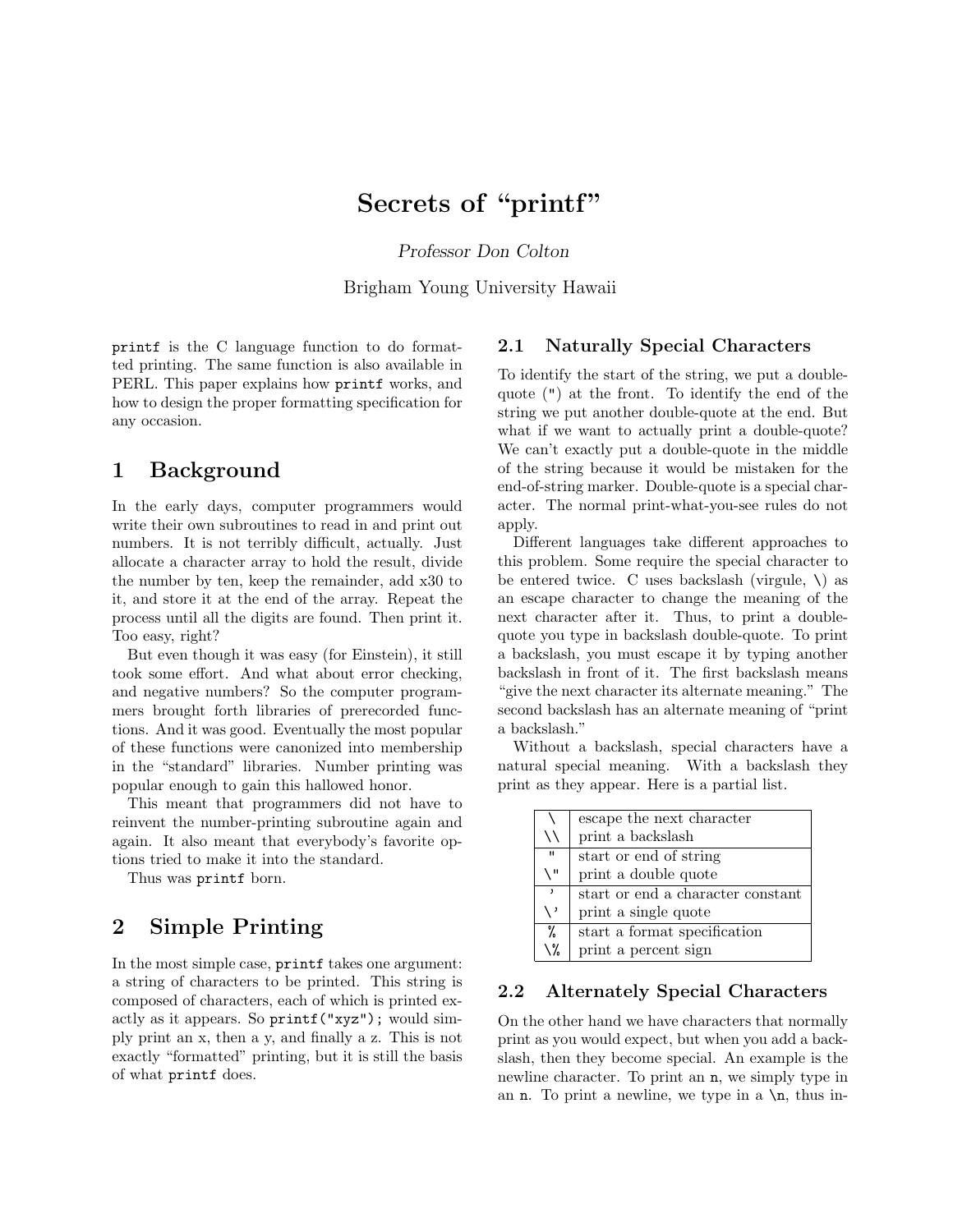voking the alternate meaning of n, which is newline. Here is a partial list.

| ١a        | audible alert (bell) |
|-----------|----------------------|
| $\lambda$ | backspace            |
| ١f        | form feed            |
| \n        | newline (linefeed)   |
| \r        | carriage return      |
| ١t        | tab                  |
|           | vertical tab         |

# 3 Format Specifications

The real power of printf is when we are printing the contents of variables. Let's take the format specifier %d for example. This prints a number. So, a number must be provided for printing. This is done by adding another argument to the printf statement, as shown here.

```
int age;
age = 25;printf ( "I am %d years old\n", age );
```
In this example, printf has two arguments. The first is a string: "I am %d years old\n". The second is an integer, age.

#### 3.1 The Argument List

When printf processes its arguments, it starts printing the characters it finds in the first argument, one by one. When it finds a percent it knows it has a format specification. It goes to the next argument and uses its value, printing it according to that format specification. It then returns to printing a character at a time (from the first argument).

It is okay to include more than one format specification in the printf string. In that case, the first format specification goes with the first additional argument, second goes with second, and so forth. Here is an example:

```
int x = 5, y = 10;
printf ( "x is %d and y is %d\n", x, y );
```
#### 3.2 Percent

Every format specification starts with a percent sign and ends with a letter. The letters are chosen to have some mnemonic meaning. Here is a partial list:

| %c               | print a single character                     |
|------------------|----------------------------------------------|
| %d               | print a decimal (base 10) number             |
| %e               | print an exponential floating-point number   |
| %f               | print a floating-point number                |
| $\%g$            | print a general-format floating-point number |
| %i               | print an integer in base 10                  |
| %∘               | print a number in octal (base 8)             |
| %ട               | print a string of characters                 |
| %u               | print an unsigned decimal (base 10) number   |
| $\gamma_{\rm x}$ | print a number in hexidecimal (base 16)      |
| $\%$             | print a percent sign $(\aleph_0$ also works) |

To print a number in the simple way, the format specifier is simply %d. Here are some sample cases and results.

| printf                | produces    |
|-----------------------|-------------|
| ("%d", 0)             | $\cap$      |
| $("%d", -7)$          | $-7$        |
| ("%d", 1560133635)    | 1560133635  |
| $("%d", -2035065302)$ | -2035065302 |

Notice that in the simple,  $\lambda d$  way, there is no predetermined size for the result. printf simply takes as much space as it needs.

### 3.3 The Width Option

As I mentioned above, simply printing numbers was not enough. There were special options that were desired. The most important was probably the width option. By saying %5d the number was guaranteed to take up five spaces (more if necessary, never less). This was very useful in printing tables because small and large numbers both took the same amount of space. Nearly all printing was monospaced in those days, which means that a w and an i both took the same amount of space. This is still common in text editors used by programmers.

To print a number with a certain (minimum) width, say 5 spaces wide, the format specifier is  $%5d$ . Here are some sample cases and results. (We will use the  $\Box$  symbol to explicitly indicate a space.)

| printf                 | produces       |
|------------------------|----------------|
| $($ "%5d", 0)          | O <sub>U</sub> |
| $("%5d", -7)$          | ⊥ ⊪ ⊪ ⊢7       |
| ("%5d", 1560133635)    | 1560133635     |
| $("%5d", -2035065302)$ | $-2035065302$  |

Notice that for shorter numbers, the result is padded out with leading spaces. For excessively long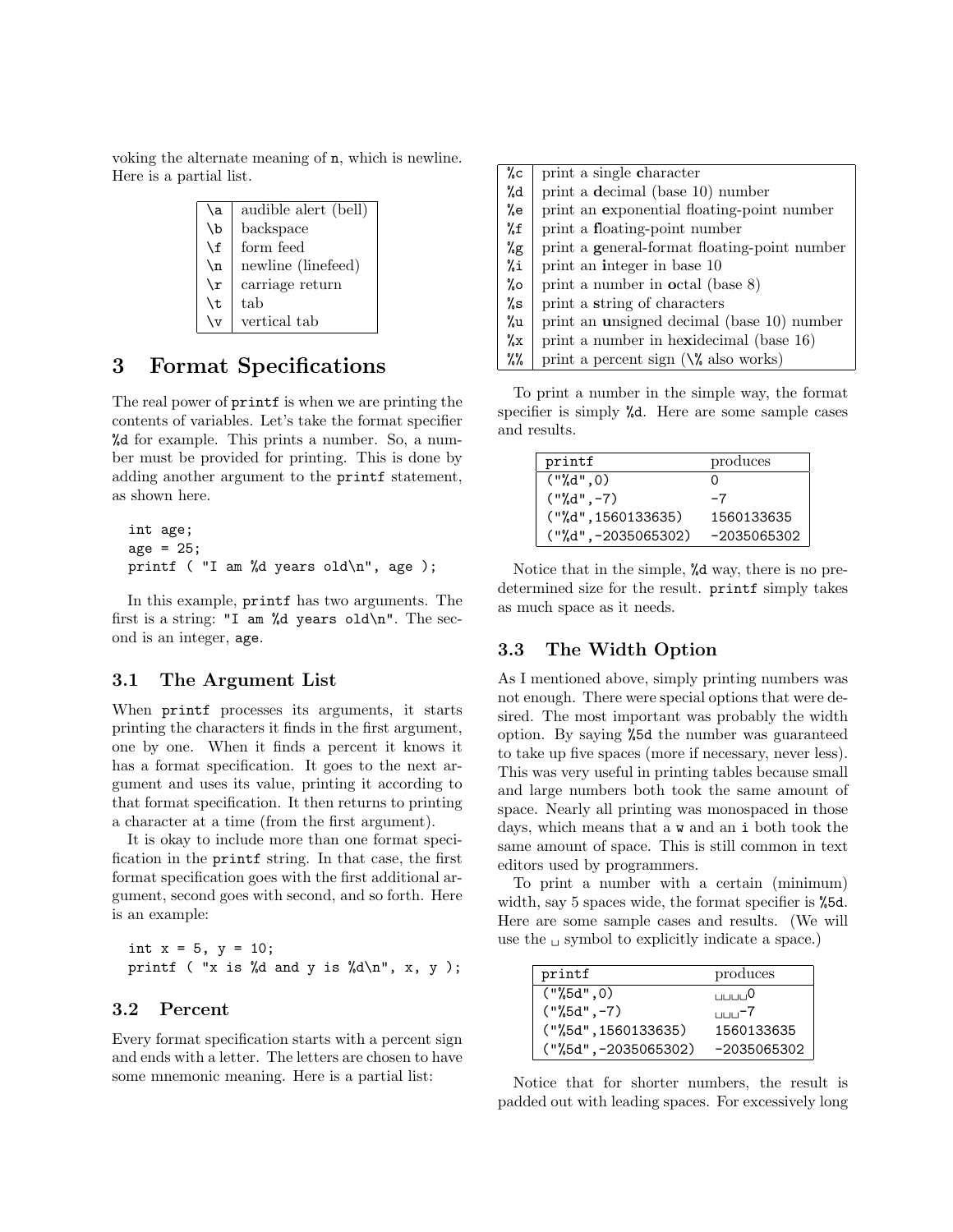numbers there is no padding, and the full number is printed.

In normal usage, one would make the field wide enough for the biggest number one would ever expect. If your numbers are usually one, two, or three digits long, then %3d is probably adequate. In abnormal usage, one could end up printing a number that is too big for the field. printf makes the decision to print such numbers fully, even though they take too much space. This is because it is better to print the right answer and look ugly than to print the wrong answer and look pretty.

#### 3.4 Filling the Extra Space

When printing a small number like 27 in a %5d field, the question then became where to put the 27 and what to put in the other three slots. It could be printed in the first two spaces, the last two spaces, or maybe the middle two spaces (if that can be determined). The empty spaces could be filled with the blank character, or perhaps stars (\*\*\*27 or 27\*\*\* or \*\*27\*), or dollar signs (\$\$\$27), or equal signs (===27), or leading zeros (like 00027).

These extra characters are often called "check protection" characters because the are intended to prevent bad guys from changing the dollar amount on a printed check. It is relatively easy to change a space into something else. It is harder to change a star, a dollar sign, or an equal sign.

printf provides space fill (left or right) and zero fill (left only). If you want check protection or centering you need to make other arrangements. But even without check protection or centering printf still has an impressive (and bewildering) collection of options.

#### 3.5 The Justify Option

Using printf numbers can be left-justified (printed in the left side of the field) or right-justified (printed in the right side of the field). The most natural way to print numbers seems to be right-justified with leading spaces. That is what %5d means: print a base-10 number in a field of width 5, with the number right-aligned and front-filled with spaces.

To make the number left-aligned, a minus sign is added to the format specifier. To print a number 5 spaces wide and left-justified (left-aligned) the format specifier is %-5d. Here are some sample cases and results.

| printf                  | produces                          |
|-------------------------|-----------------------------------|
| $("%-5d", 0)$           | $O_{\text{L}}$ is a set of $\sim$ |
| $("%-5d", -7)$          | $-7$ <sub>+ H-H-H</sub>           |
| $("%-5d", 1560133635)$  | 1560133635                        |
| $('%-5d", -2035065302)$ | -2035065302                       |

As before, for shorter numbers, the result is padded out with spaces. For longer numbers there is no padding, and the number is not shortened.

#### 3.6 The Zero-Fill Option

To make things line up nice and pretty, it is common to write a date using leading zeros. We can write May 5, 2003 in the US as 05/05/2003. We could also write it as 2003.05.05. Notice that in both cases, the leading zeros do not change the meaning. They just make it line up nicely in lists.

When a number is zero-filled, the zeros always go in front, and the resulting number is both left- and right-justified. In this case the minus sign has no effect. To print a zero-filled number 5 spaces wide the format specifier is %05d. Here are some sample cases and results.

| printf                   | produces    |
|--------------------------|-------------|
| ("%05d", 0)              | 00000       |
| $("%05d", -7)$           | $-0007$     |
| $($ "%05d", 1560133635)  | 1560133635  |
| $($ "%05d", -2035065302) | -2035065302 |

Shorter numbers are padded out with leading zeros. Longer numbers are unchanged.

#### 3.7 Fun With Plus Signs

Negative numbers always print with a minus sign. Positive numbers and zero usually do not print with a sign, but you can request one. A plus (+) in the format specifier makes that request.

To print a signed number 5 spaces wide the format specifier is %+5d. Here are some sample cases and results.

| printf                  | produces             |
|-------------------------|----------------------|
| $($ "%+5d", 0)          | பபடர்+0              |
| $("%+5d", -7)$          | ⊥⊪ ⊪ i <sup>-7</sup> |
| $("%+5d", 1560133635)$  | +1560133635          |
| $("%+5d", -2035065302)$ | $-2035065302$        |

Notice that zero is treated as a positive number. Shorter numbers are padded. Longer numbers are unchanged.

Plus and minus are not related. Both can appear in a format specifier.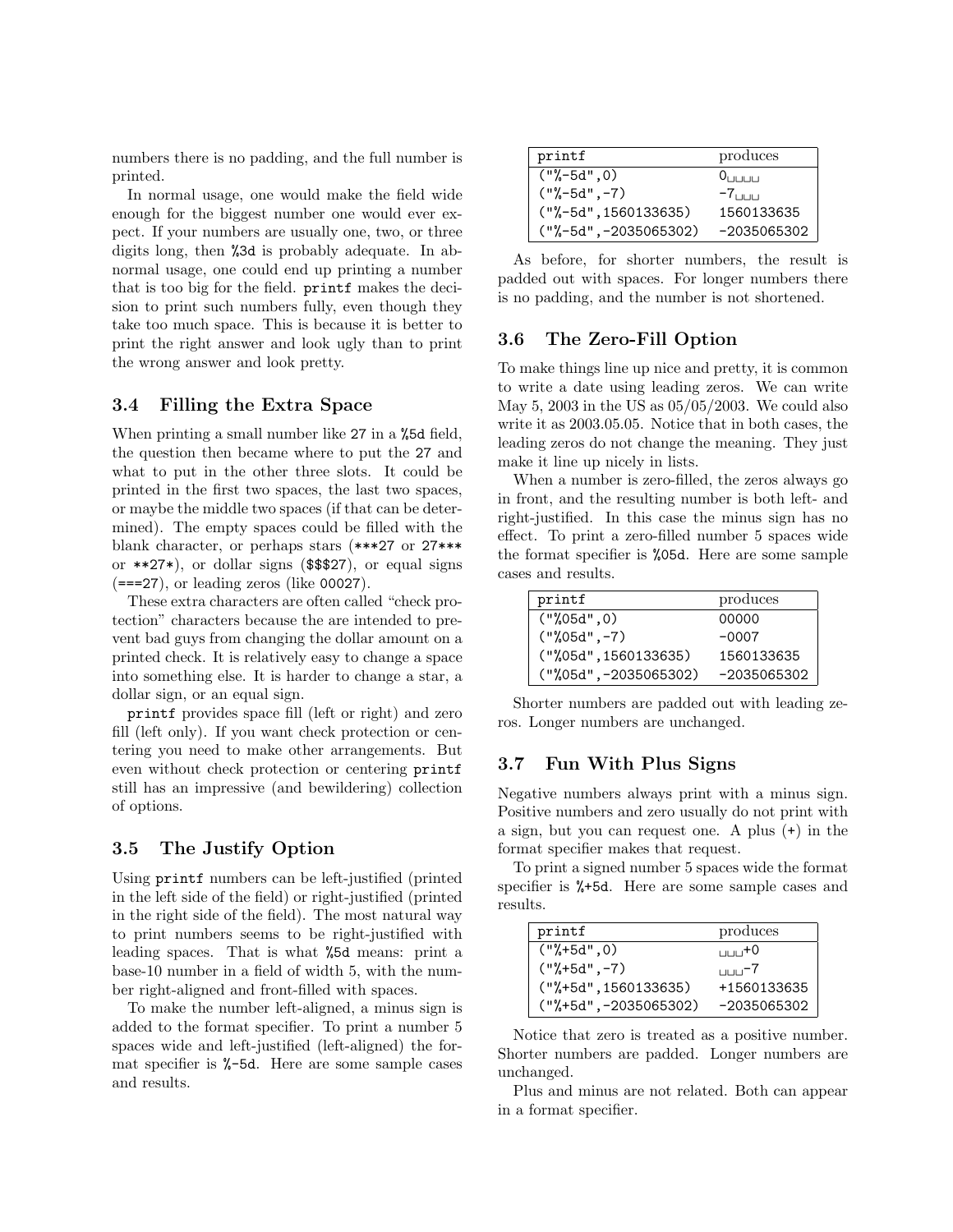#### 3.8 The Invisible Plus Sign

This one is a little bizarre. It is an invisible plus sign. Instead of printing a plus on positive numbers (and zero), we print a space where the sign would go. This can be useful in printing left-justified numbers where you want the minus signs to really stand out. Notice these two alternatives.

| printf                   | produces                |
|--------------------------|-------------------------|
| $("%+-5d",0)$            | $+0$                    |
| $("%+-5d", -7)$          | $-7$ <sub>+ H-H-H</sub> |
| $("%+-5d", 1560133635)$  | +1560133635             |
| $("%+-5d", -2035065302)$ | -2035065302             |
|                          |                         |
| printf                   | produces                |
| $("% - 5d", 0)$          | 1 10 11 11 1            |
| $("% -5d", -7)$          | $-7$                    |
| $("% - 5d", 1560133635)$ | 1560133635              |
| $("% -5d", -2035065302)$ | -2035065302             |

Remember from above that the format specifier %-5d we get the following results (shown again for easier comparison).

| printf                  | produces       |
|-------------------------|----------------|
| $("%-5d",0)$            | $O_{L1L1L1L1}$ |
| $("%-5d", -7)$          | $-7$           |
| $("%-5d", 1560133635)$  | 1560133635     |
| $("%-5d", -2035065302)$ | $-2035065302$  |

Notice that the plus signs disappear, but the sign still takes up space at the front of the number.

Notice also that we can combine several options in the same format specifier. In this case, we have combined the options plus, minus, and five, or space, minus, and five, or just minus and five.

#### 3.9 Plus, Space, and Zero

Here is another example of combining several options at the same time.

Using the format specifier  $\frac{1}{2}$  05d or  $\frac{1}{2}$  0.5d we get the following results.

| printf                           | produces      |
|----------------------------------|---------------|
| ("%05d".0)                       | 0000          |
| $("%]$ <sub>0</sub> 5d", -7)     | $-0007$       |
| ("%]05d", 1560133635)            | □ 1560133635  |
| $(\sqrt[m]{105d}$ , -2035065302) | $-2035065302$ |

Using the format specifier %+05d or %0+5d we get the following results.

| printf                    | produces      |
|---------------------------|---------------|
| $("%+05d",0)$             | $+0000$       |
| $("%+05d", -7)$           | $-0007$       |
| $($ "%+05d", 1560133635)  | +1560133635   |
| $($ "%+05d", -2035065302) | $-2035065302$ |

When we combine plus and space at the same time, the space arranges for room for a sign and the plus uses it. It is the same as if the space was not even specified. The plus takes priority over the space.

#### 3.10 Summary

The options are also called "flags" and among themselves they can appear in any order. Here is a partial list.

| flag         | effect                                     |
|--------------|--------------------------------------------|
| none         | print normally (right justify, space fill) |
|              | left justify                               |
| 0            | leading zero fill                          |
| $+$          | print plus on positive numbers             |
| $\mathbf{L}$ | invisible plus sign                        |

After the options, if any, the minimum field width can be specified.

## 4 Printing Strings

The %s option allows us to print a string inside a string. Here is an example.

```
char * grade;
if ( year == 11 ) grade = "junior";printf ( \%s is a \s<sup>1</sup>, "Fred", grade );
```
The left-justify flag applies to strings, but of course the zero fill, plus sign, and invisible plus sign are meaningless.

| printf                | produces                          |
|-----------------------|-----------------------------------|
| ("%5s", "")           | ишиш                              |
| ("%5s", "a")          | பபபப <b>a</b>                     |
| ("%5s", "ab")         | <sub>⊔⊔⊔</sub> ab                 |
| ("%5s", "abcdefg")    | abcdefg                           |
|                       |                                   |
| printf                | produces                          |
| $("%-5s", "")$        | <b>UUUUU</b>                      |
| $("%-5s", "a")$       | $a_{\sqcup \sqcup \sqcup \sqcup}$ |
| $("%-5s", "ab")$      | $ab_{\perp\perp\perp\perp}$       |
| $("%-5s", "abcdefg")$ | abcdefg                           |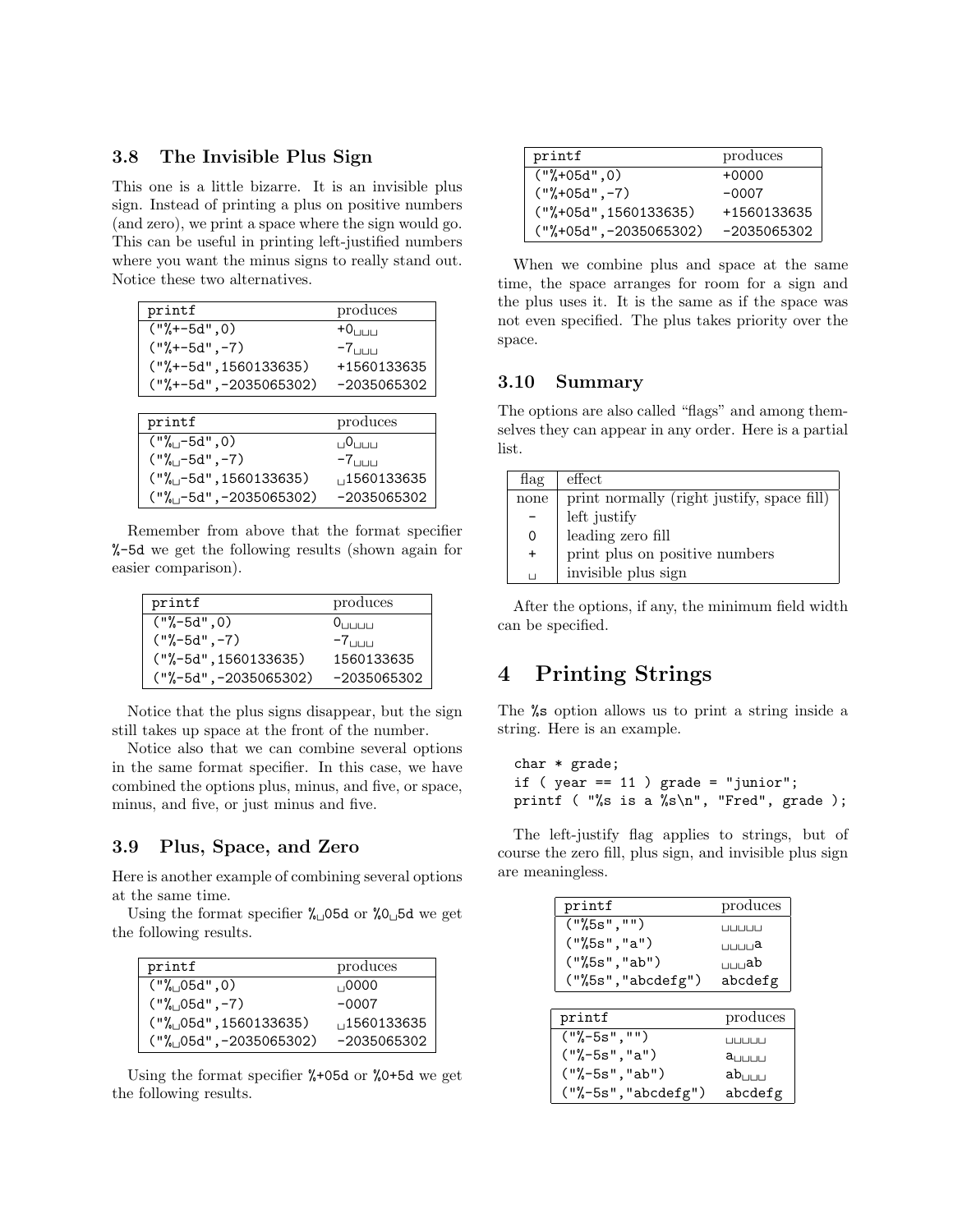### 5 Floating Point

Floating point numbers are those like 3.1415 that have a decimal point someplace inside. This is in contrast to ordinary integers like 27 that have no decimal point.

All the same flags and rules apply for floating point numbers as do for integers, but we have a few new options. The most important is a way to specify how many digits appear after the decimal point. This number is called the precision of the number.

For ordinary commerce, prices are often mentioned as whole dollars or as dollars and cents (zero or two digits of precision). For gasoline, prices are mentioned as dollars, cents, and tenths of a cent (three digits of precision). Here are some examples of how to print these kinds of numbers. Let e=2.718281828.

| printf         | produces  |
|----------------|-----------|
| ("%, 0f", e)   | 3         |
| ("%, 0f, ", e) | З.        |
| ("%, 1f", e)   | 2.7       |
| ("%, 2f", e)   | 2.72      |
| ("%, 6f", e)   | 2.718282  |
| ("%f", e)      | 2.718282  |
| ("%, 7f", e)   | 2.7182818 |

Notice that if a dot and a number are specified, the number (the precision) indicates how many places should be shown after the decimal point.

Notice that if no dot and precision are specified for %f, the default is %.6f (six digits after the decimal point).

Notice that if a precision of zero is specified, the decimal point also disappears. If you want it back, you must list it separately (after the %f format specifier).

We can specify both a width and a precision at the same time. Notice especially that 5.2 means a total width of five, with two digits after the decimal. It is very common and natural to think it means five digits in front of the decimal and two digits after, but that is not correct. Be careful.

| printf       | produces             |
|--------------|----------------------|
| ("%5.0f", e) | பபப⊔3                |
| ("%5.0f."e)  | $_{\text{LULL1}}$ 3. |
| ("%5.1f", e) | 1.12.7               |
| ("%5.2f", e) | 12.72                |
| ("%5.7f", e) | 2.7182818            |

We can also combine precision with the flags we learned before, to specify left justification, leading zeros, plus signs, etc.

| printf               | produces         |
|----------------------|------------------|
| ("%5.1f", e)         | 1.12.7           |
| $("%-5.1f", e)$      | 2.7 <sub>1</sub> |
| $("%+5.1f", e)$      | $1 + 2.7$        |
| $("%+-5.1f", e)$     | $+2.7$           |
| ("%05.1f", e)        | 002.7            |
| $("%+05.1f", e)$     | $+02.7$          |
| ("%05.1f", e)        | 102.7            |
| $("%_{-1.5}.1f", e)$ | 12.71            |

## 6 Designing The Perfect Spec

If you are designing a printf format specifier, the first step is to decide what kind of a thing you are printing. If it is an integer, a float, a string, or a character, you will make different choices about which basic format to use.

The second big question is how wide your field should be. Usually this will be the size of the biggest number you ever expect to print under normal circumstances. Sometimes this is controlled by the amount of space that is provided on a pre-printed form (such as a check or an invoice).

Decide what you would like printed under a variety of circumstances. In this paper we have often illustrated the results by using a small positive number, a small negative number, an oversized positive number, and an oversized negative number. You should include this options as well as large (but not oversized) numbers. Design your format for the biggest number that you would normally expect to see.

### 7 Hints for the Test

The printf test includes a variety of matching problems. They are designed to be tricky, and student feedback indicates that if anything, they are more tricky that expected.

You can use the process of elimination to make this test very fast and accurate. As you look at a common feature in the answer line, you can rule out all those printf statements that do not have that feature. Very quickly you can narrow your options to one or two.